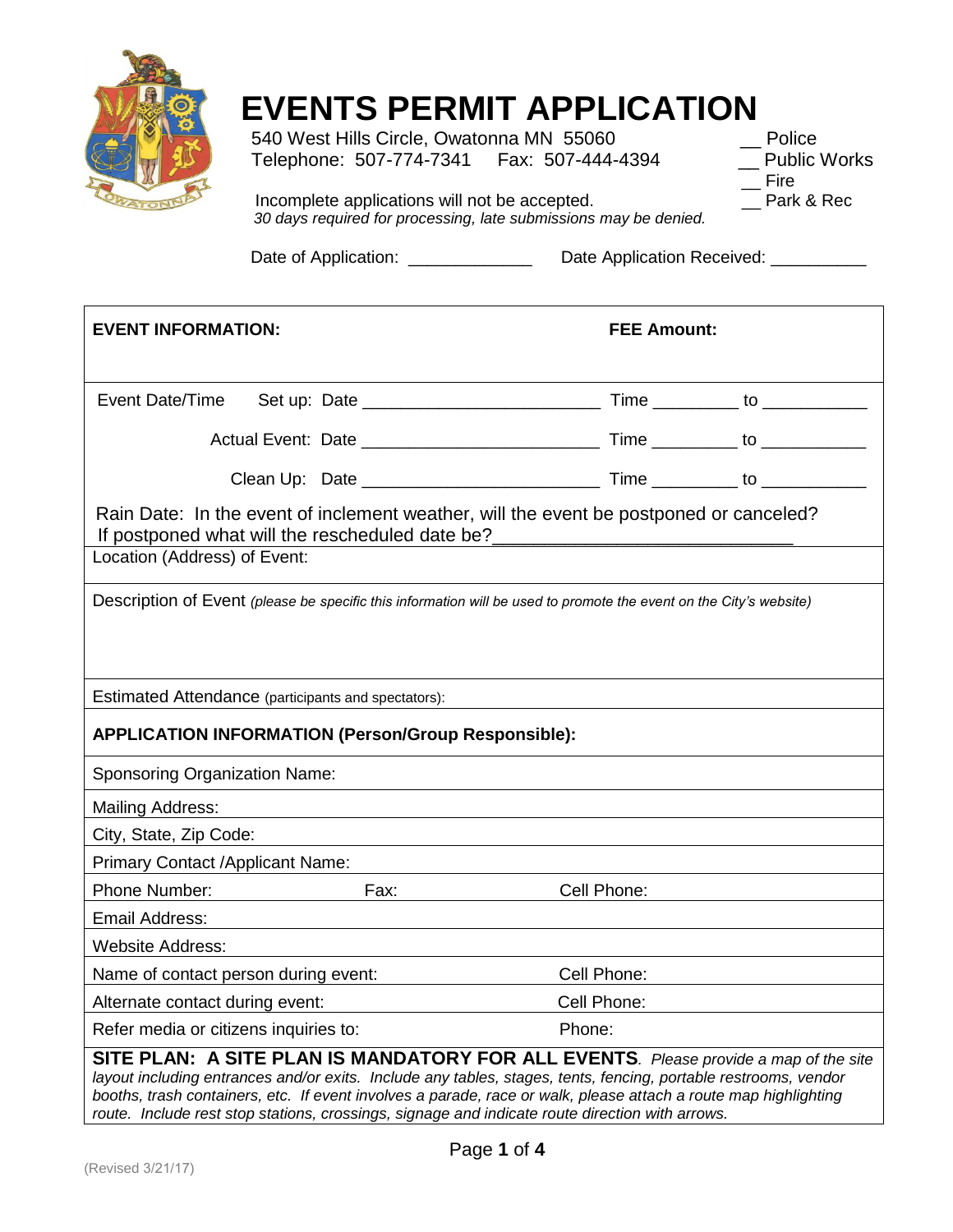| <b>EVENT FEATURES</b>                                                                                                                                                                                                                                 |                               |              |               |                                                                                       |  |  |  |  |
|-------------------------------------------------------------------------------------------------------------------------------------------------------------------------------------------------------------------------------------------------------|-------------------------------|--------------|---------------|---------------------------------------------------------------------------------------|--|--|--|--|
| Will event use, close, or block any of the following? If yes, specify location on site map.                                                                                                                                                           |                               |              |               |                                                                                       |  |  |  |  |
| City Streets or Right-of-way<br>No                                                                                                                                                                                                                    |                               | Yes $\Box$   |               | Start/End Time: ____________ Date: ________                                           |  |  |  |  |
| Alleys<br>No                                                                                                                                                                                                                                          |                               | $Yes$        |               | Start/End Time: _____________ Date: _________                                         |  |  |  |  |
| <b>City Sidewalks or Trails</b><br><b>No</b>                                                                                                                                                                                                          |                               | Yes <b>I</b> |               | Start/End Time: _____________ Date: _________                                         |  |  |  |  |
| Public Parking Lots or Spaces No                                                                                                                                                                                                                      | Yes I                         |              |               | Start/End Time: _____________ Date: _________                                         |  |  |  |  |
| <b>No</b><br>Parks                                                                                                                                                                                                                                    | $\Box$ $_{\text{Yes}}$ $\Box$ |              |               | Start/End Time: ____________ Date: _________                                          |  |  |  |  |
| Will any signs/banners be put up?                                                                                                                                                                                                                     | No $\Box$                     |              | Yes $\Box$    | Number and size:                                                                      |  |  |  |  |
| Will there be any inflatables?                                                                                                                                                                                                                        | No r                          | Yes          |               | Insurance certificate from rental<br>vendor is required. No staking without approval. |  |  |  |  |
| Will there be entertainment?                                                                                                                                                                                                                          | $No$ $\Box$                   |              | Yes $\Box$    | What type:                                                                            |  |  |  |  |
| Will sound amplification be used?<br>Sound amplified after 10:00 p.m. will require an Exception to the City's Noise Ordinance. There is a<br>\$150 fee for an Exception to the City's Noise Ordinance which must be paid with this Event Application. |                               |              |               | No $\Box$ Yes $\Box$ Hours and type:                                                  |  |  |  |  |
| Will a stage or tent(s) be set up?                                                                                                                                                                                                                    | $No$ $\Box$                   | Yes $\Box$   |               | Dimensions:<br>Fees may apply. No staking without approval.                           |  |  |  |  |
| Will there be temporary fencing?                                                                                                                                                                                                                      | N <sub>0</sub>                |              | $Yes$ $\Box$  | Dimensions:<br>Fees may apply.                                                        |  |  |  |  |
| Will merchandise/food items be sold?                                                                                                                                                                                                                  | $No$ $\Box$                   |              | Yes $\Box$    | How many vendors expected:                                                            |  |  |  |  |
| Will food be prepared on site?                                                                                                                                                                                                                        | $No$ $\Box$                   | $Yes$ $\Box$ |               |                                                                                       |  |  |  |  |
| Will alcohol be sold?                                                                                                                                                                                                                                 | $No$ $\Box$                   | Yes L        |               | If yes, who will be providing the liquor<br>license?                                  |  |  |  |  |
| Is this a request for a temporary permit? No $\Box$                                                                                                                                                                                                   |                               | Yes          |               | Additional documentation and fees are required                                        |  |  |  |  |
| Will there be a fireworks display?                                                                                                                                                                                                                    | No $\square$                  |              | Yes $\square$ | Permit required, contact Owatonna Fire<br>Department: 507-444-2454.                   |  |  |  |  |
| Describe power needs and location of power source.                                                                                                                                                                                                    |                               |              |               |                                                                                       |  |  |  |  |
| Describe level of advertisement (ie radio, flyers, ads, television, press release).                                                                                                                                                                   |                               |              |               |                                                                                       |  |  |  |  |
| Have adjacent property owners been notified of this event? No<br>Yes<br>Signatures required.                                                                                                                                                          |                               |              |               |                                                                                       |  |  |  |  |
| <b>Number Needed:</b><br>Yes<br>Will the event need barricade(s)?<br>No<br>Size Needed:                                                                                                                                                               |                               |              |               |                                                                                       |  |  |  |  |
| Event organizer is responsible for pickup and return of barricades at the City Shop, 1100 Industrial Blvd.,<br>Monday-Friday 7 AM to 3 PM. Please call 507-774-7050 to make arrangements". Fees may apply.                                            |                               |              |               |                                                                                       |  |  |  |  |
| <b>No</b><br>Will the event need cones?                                                                                                                                                                                                               |                               | Yes $\Box$   |               | <b>Number Needed:</b><br>Size Needed:                                                 |  |  |  |  |
| Event organizer is responsible for pickup and return of cones at the City Shop, 1100 Industrial Blvd.,<br>Monday-Friday 7 AM to 3 PM. Please call 507-774-7050 to make arrangements". Fees may apply.                                                 |                               |              |               |                                                                                       |  |  |  |  |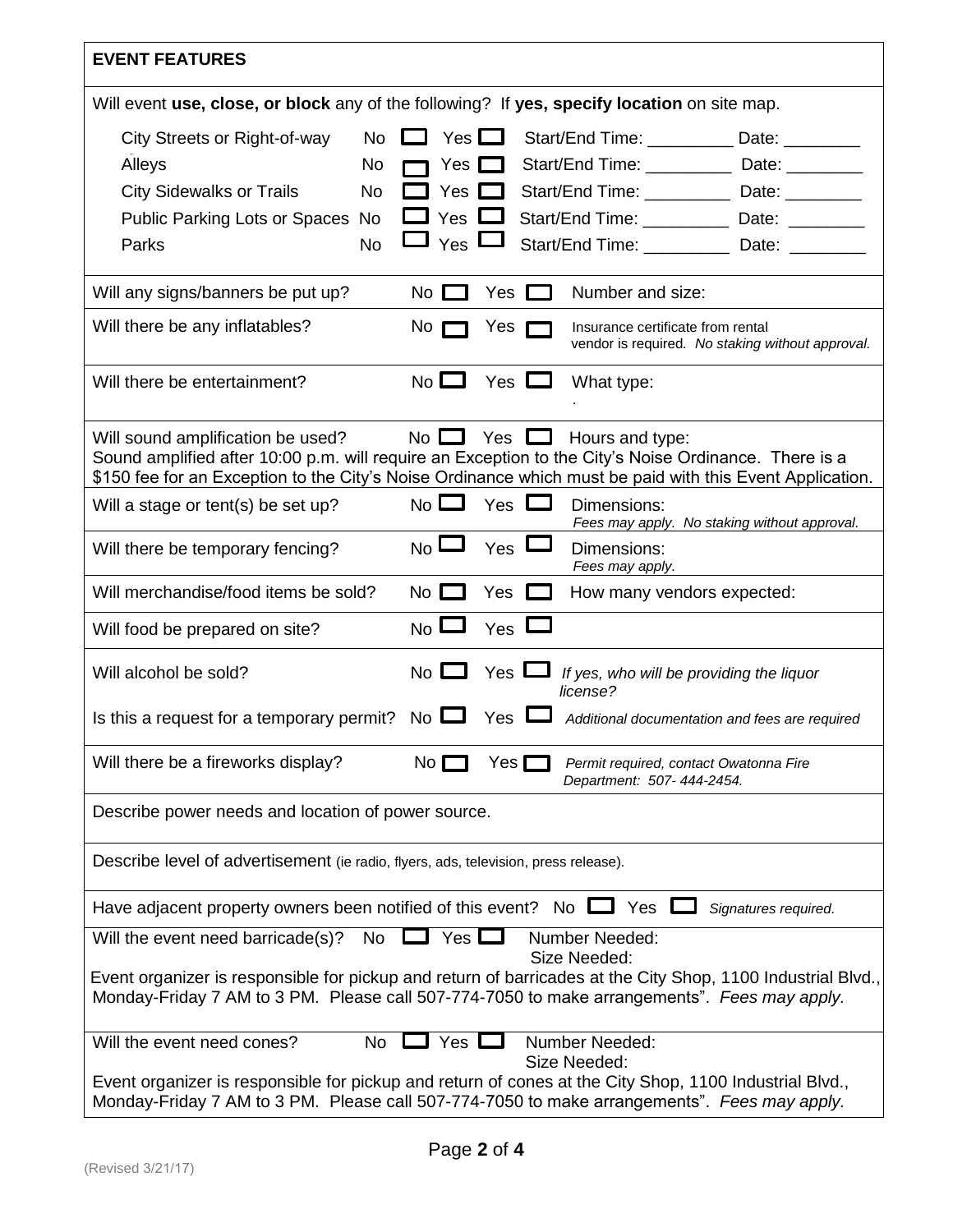| Will Central Park Stage be used? No $\Box$ Yes $\Box$ If Yes – please complete the following:                                                                                                                                                                                                     |  |  |  |  |  |  |
|---------------------------------------------------------------------------------------------------------------------------------------------------------------------------------------------------------------------------------------------------------------------------------------------------|--|--|--|--|--|--|
| Time : _____________________________<br>Open _______________                                                                                                                                                                                                                                      |  |  |  |  |  |  |
| No $\Box$ Yes $\Box$<br>Sound or Light Person Needed:                                                                                                                                                                                                                                             |  |  |  |  |  |  |
| Size of Group that will be on stage:<br><u> 1989 - Johann John Stone, mars eta bat eta bat eta bat eta bat eta bat eta bat eta bat eta bat eta bat eta b</u>                                                                                                                                      |  |  |  |  |  |  |
| Type (choral/orchestra/band/dancers)                                                                                                                                                                                                                                                              |  |  |  |  |  |  |
| Name of Person that will be Opening and Closing of Stage:<br>Person must be trained by Park Staff at least one week prior to event.                                                                                                                                                               |  |  |  |  |  |  |
| If Park Staff is needed to Open and Close Stage - fee of \$100 for each operation will be required.<br>Any group larger than 15 people will require use of extenders - 4 people will be needed to put on extenders                                                                                |  |  |  |  |  |  |
| Will extra picnic tables be needed? No $\Box$ Yes $\Box$ Number Needed:<br>Size Needed:<br>Fees may apply                                                                                                                                                                                         |  |  |  |  |  |  |
| No $\Box$ Yes $\Box$ Number Needed:<br>Will portable restrooms be needed?<br>Fees may apply                                                                                                                                                                                                       |  |  |  |  |  |  |
| No $\square$<br><b>Number Needed:</b><br>Yes $\Box$<br>Will extra trash receptacles be needed?<br>Fees may apply                                                                                                                                                                                  |  |  |  |  |  |  |
| Yes I<br>No L<br><b>Number Animals Anticipating:</b><br>Will there be any horses?<br>How will horses be used?<br>Please provide insurance information and complete Hold Harmless Agreement.<br>It is the responsibility of the applicant to cleanup any animal feces. Agreed:<br>(please initial) |  |  |  |  |  |  |
| Describe trash removal and cleanup plan during and after event:                                                                                                                                                                                                                                   |  |  |  |  |  |  |
| No $\Box$ Yes $\Box$<br>Will event need traffic control?<br>Contact Owatonna Police Department for<br>assistance, 507-451-8232.                                                                                                                                                                   |  |  |  |  |  |  |
| Describe crowd control procedure to ensure the safety of participants and spectators:                                                                                                                                                                                                             |  |  |  |  |  |  |
| Will "No parking Signs" be needed?<br><b>No</b><br>Yes<br>Number Needed:<br>Fees may apply, show location(s) on site map.                                                                                                                                                                         |  |  |  |  |  |  |
| Will event need security?<br>No<br>Yes                                                                                                                                                                                                                                                            |  |  |  |  |  |  |
| Will event need Emergency Medical Services? No<br>Yes<br><b>Contact Gold Cross Ambulance:</b><br>507-451-6403.                                                                                                                                                                                    |  |  |  |  |  |  |
| Describe the emergency action plan if severe weather should arise:                                                                                                                                                                                                                                |  |  |  |  |  |  |
| Please provide contact information for responsible party during event to advise of severe weather<br>notifications:                                                                                                                                                                               |  |  |  |  |  |  |